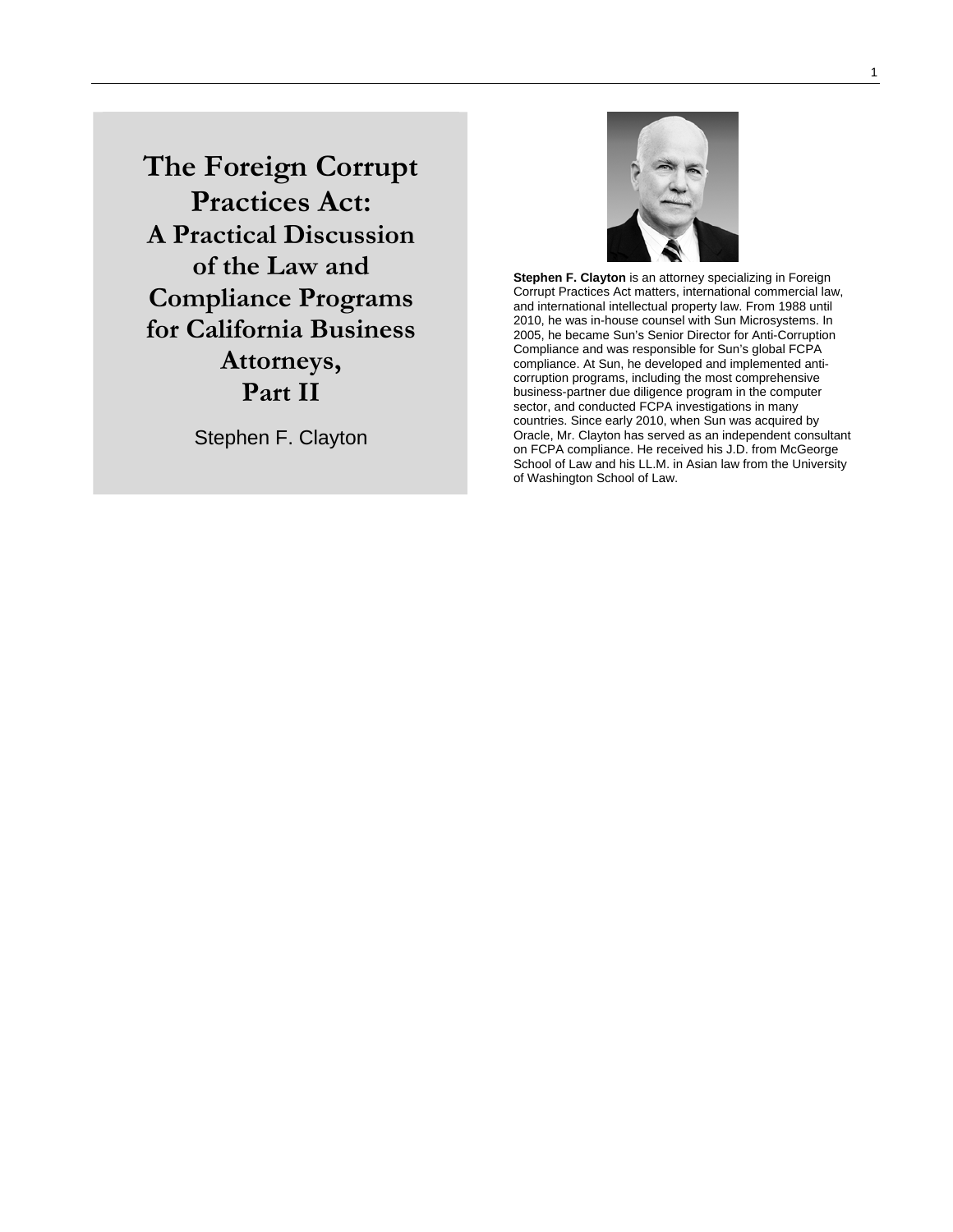*Part I of this article (26 CEB Cal Bus Law Prac 107 (Fall 2011)) discussed the increasing FCPA exposure of California companies with international business, the history of the FCPA, and recent stepped-up enforcement efforts. It provided a basic review of the FCPA, including the FCPA's bribery prohibitions and its requirements for books and records and internal corporate financial controls, and summarized criminal and civil penalties and the new whistleblower program. Part II addresses FCPA compliance programs for California businesses.* 

## **FCPA COMPLIANCE PROGRAMS FOR CALIFORNIA BUSINESSES**

#### **Compliance Programs Generally**

The basic purpose of an anti-corruption compliance program is to deter corrupt activity and to detect any corrupt activity that may still be occurring. In theory, a robust compliance program should eliminate corrupt activities in a company's global business. In practice, the people who engage in bribery are smart, greedy, motivated, and very good at devising schemes that are difficult to detect. A secondary but valuable purpose of a compliance program is to get credit for having a program in place in order to reduce the financial impact of violations under the Federal Sentencing Guidelines. See United States Sentencing Commission, Guidelines Manual (Nov. 2010), available at http://www.ussc.gov/Guidelines/2010\_ guidelines/index.cfm.

There are a variety of sources describing what a company should include in a state-of-the-art FCPA compliance program. In late 2010, the U.S. Department of Justice resolved six cases (Panalpina, Shell, Transocean, Tidewater, Noble, and Alcatel), all of which contained a nearly identical and very specific list of 13 program elements. See, *e.g*., *United States v Alcatel-Lucent, S.A.* (SD Fla, Feb. 22, 2011, No. 10–20907), Deferred Prosecution Agreement, Attachment C (Attachment C Compliance Program), available at http://www.justice.gov/criminal/fraud/fcpa/cases/alcatel-etal/02–22–11alcatel-dpa.pdf. See also Fox, DOJ Guidance on FCPA Compliance Programs, available at https://www.infosecisland.com/blogview/9531-DOJ-Guidance-on-FCPA-Compliance-Programs.html, which contains links to the other cases. The Attachment C Compliance Program is the best guidance available regarding what U.S. authorities now consider to be an adequate FCPA compliance program. It sets a very high standard for companies, and many companies will need to revise their current programs to ensure that they incorporate each of the 13 elements.

# **Elements of an FCPA Compliance Program**

The 13 elements of the Attachment C Compliance Program are summarized below, although the order of certain items has been changed to follow the sequence in which companies will normally address them.

(1) Develop an FCPA compliance program based on a risk assessment addressing the company's specific circumstances.

(2) Ensure that senior management provides strong, explicit, and visible support for and commitment to the anti-corruption program.

(3) Publish a compliance code and a clear, visible, written policy against violations of the FCPA and other anti-corruption laws.

(4) Assign one or more senior corporate executives with adequate resources and autonomy to implement and oversee the anti-corruption program and report up.

(5) Promulgate a system of compliance standards and procedures to reduce violations, with specific subpolicies on important topics.

(6) Ensure that the company has a system of financial procedures and controls to ensure accurate books and records that cannot be used to conceal bribery.

(7) Include standard provisions in contracts, including compliance undertakings, audit rights, and a right to terminate for breach of anti-corruption laws.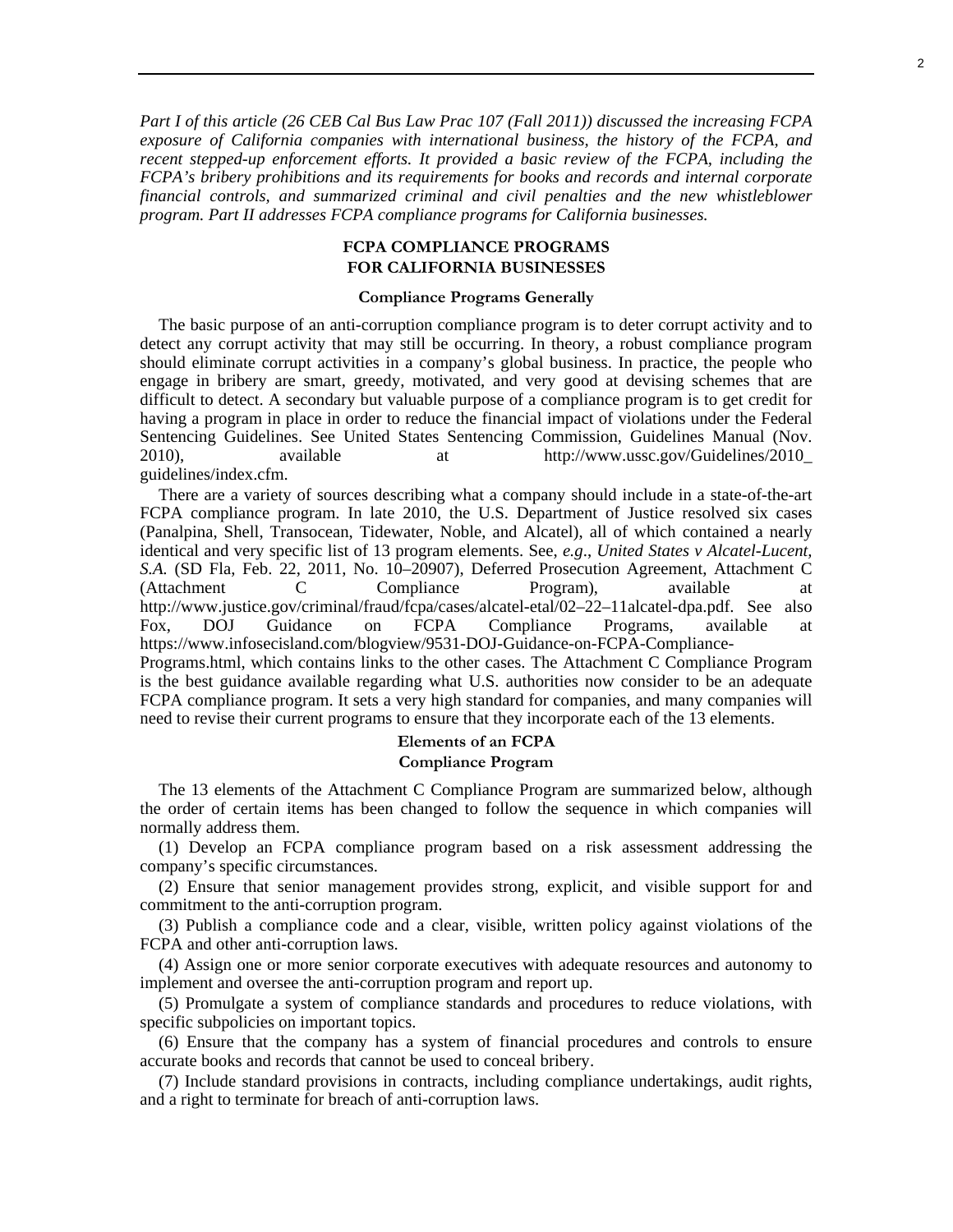(8) Inform company agents and business partners of its anti-corruption standards and implement appropriate risk-based due diligence and training concerning the retention and oversight of agents and business partners.

(9) Ensure that the FCPA compliance program is communicated through periodic training of directors, employees, and business partners, and that the company receives annual compliance certifications.

(10) Establish effective systems for providing advice to directors, employees, and business partners, reporting violations to the company, and responding to reports with appropriate action.

(11) Implement appropriate disciplinary measures to address violations and employ proper remedial actions.

(12) Review the anti-corruption standards and procedures annually and update them to ensure continued effectiveness.

(13) Conduct periodic testing and evaluation of the FCPA compliance program and procedures.

In addition, a company should:

(14) Dedicate an adequate ongoing budget and sufficient human resources to enable its FCPA compliance program to be effective, and keep excellent records of everything that the company does to implement each element of its compliance program.

### **Examining the Elements of an FCPA Compliance Program**

Reviewing the elements of an effective FCPA compliance program is important to understand the type of program that a company should have in place in order to satisfy the DOJ that the company is making a serious compliance effort and should not be prosecuted (or should be entitled to reduced penalties). In practice, the DOJ and SEC seem to give greater deference to companies that have complete, well-established compliance programs and that self-report violations, allowing them to conduct their own internal investigations and report the results. The agencies are more likely to decline to prosecute if a company with a strong program can present clear evidence that a violation was committed by a "rogue" employee who had been trained and knew the rules but broke the law anyway for personal gain. This is especially true when the company's compliance program detected the rogue's conduct and the company conducted a thorough investigation, undertook effective remedial action, disciplined the employee, and improved its practices.

The remainder of this article discusses each program element in more detail.

### **Element (1):**

### **Company-Specific Risk Assessment**

The first action a company should take is to assess its actual FCPA risk by examining where and how corruption could occur within the company. Risk varies greatly depending on how and where a company does business and the company's attitude toward compliance. Some companies' boards of directors and business management have a much higher tolerance for risk than others.

Many companies never perform any type of focused FCPA risk assessment for several reasons. In some companies, the FCPA risk is obvious; management may be certain that the company is at risk of being involved in bribery and does not believe that more funds should be spent to study the matter. In other companies, management may be blinded by its opinion that the company is clean and that there is no risk to assess. In still other companies, management may be afraid that if a risk assessment is performed, problems will be found that need to be addressed, and management does not want the distraction and expense. Senior management in many companies may remain oblivious to the FCPA because, in their own experience, it has never applied to their business.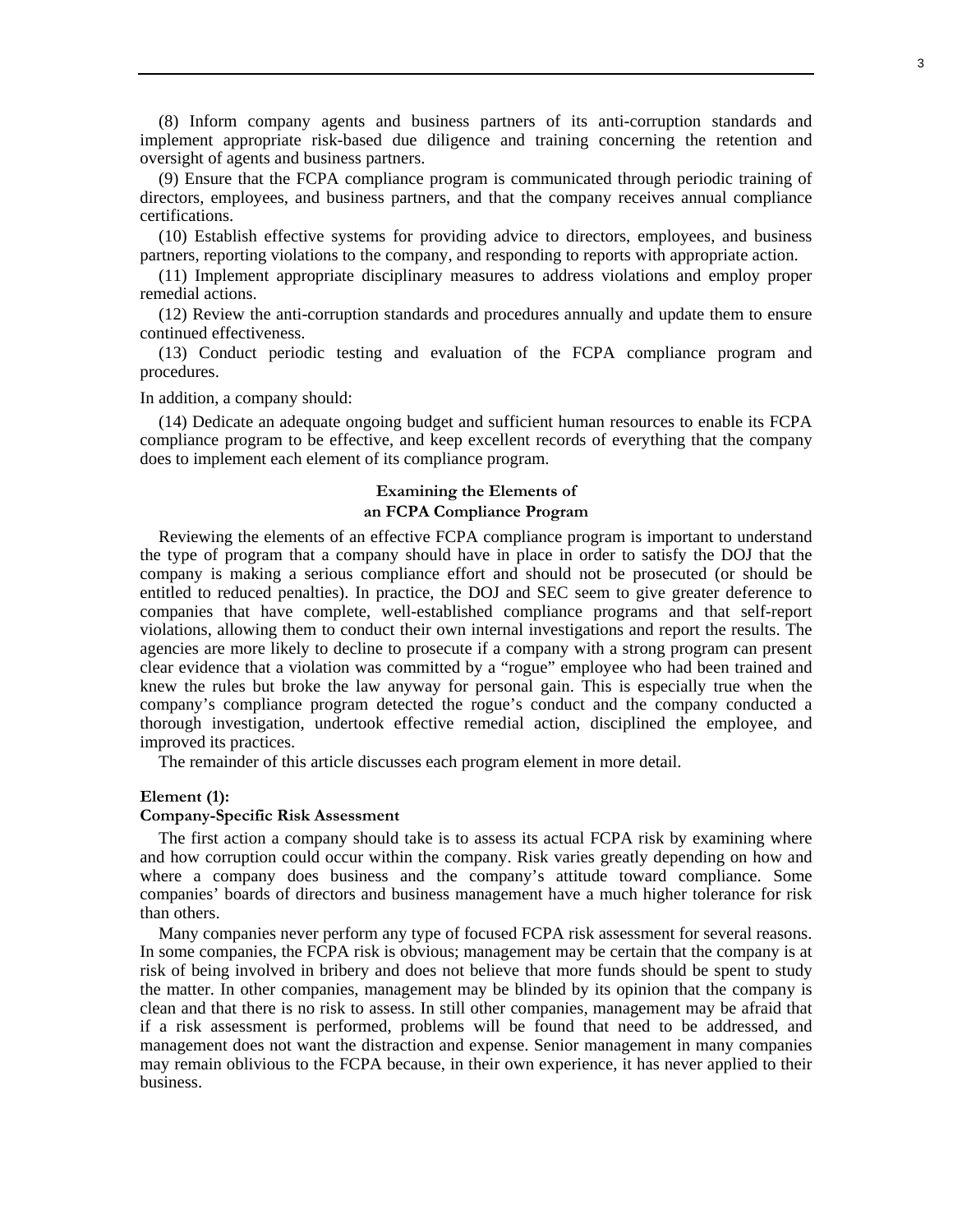A lawyer advising a company that is engaging in international business should recommend that the company perform an FCPA risk assessment. It may be prudent to have an outside lawyer conduct the assessment so that it can be performed with the benefit of the attorney-client privilege. The assessment should take into account where the company does business, how it interacts with government officials, whether government licenses and permits are needed in its business, how much oversight governments exercise over its business, its volume of government business and volume of imports and exports, and the market sectors in which it operates.

Typical areas of risk include foreign subsidiaries, joint ventures for international business, use of agents, use of lobbyists, required permits or approvals, sales through distributors and other sales channels, business in countries rated as high risk of corruption on the Corruption Perception Index (CPI) (see Part I of this article), litigation in countries known for corrupt court systems, lack of a program for due diligence on business partners, and loose controls over corporate expenses for gifts, meals, entertainment, and travel. The absence of one or more of the 14 elements of an FCPA compliance program outlined above is a risk in itself.

The risk assessment should make clear to management where the company should commit its scarce compliance resources. Without a risk assessment, a company is "shooting in the dark" and may be spending money on compliance activities that are not adding to its security or ignoring areas in which corrupt activities are common.

### **Element (2):**

## **Strong, Visible Senior Management Support**

Senior management must be seen to be engaged in FCPA issues and to care about ethical business activities and FCPA compliance. This is known as "tone at the top." The enforcement agencies of the U.S. and other governments want to see clear evidence that a company's top management team is committed to anti-corruption compliance efforts.

It is helpful if the CEO is a true believer in anti-corruption compliance and personally promotes the company's compliance program from the top. Often, however, the CEO, CFO, general counsel and other senior managers do not do so. Whether or not the management is enthusiastic, "tone at the top" must be conspicuous to all employees and third parties, so it should be planned, documented, and reinforced. A written record of senior management's communications on compliance, including copies of all communications, over a period of 3 or 4 years will be impressive to a prosecutor or regulator. If there are no such written records, it will be difficult to convince enforcement agencies that the appropriate tone at the top existed.

The company's FCPA subject matter expert should conduct FCPA briefing sessions and prepare memoranda for the board of directors, the CEO, the CFO, and other senior officers. The sessions should include slide presentations, talking points, and other communications designed to be given by senior management and cascaded down through the organization at periodic intervals. The content and frequency of these communications can be planned for each fiscal year. These may include videos of senior management discussing the company's policy against corruption that can be used in training sessions around the world. After a few years of well-documented execution of the plan, everyone in the company, as well as third parties dealing with the company, should believe that the management team knows the issues, sincerely wants to end company involvement in corruption, and supports the compliance program. The cost of creating an appropriate tone at the top is minimal and the benefits are extremely high.

## **Element (3):**

#### **Written FCPA Compliance Policy**

Companies with FCPA risks must have a written FCPA compliance policy. An appropriate, company-specific policy can be created for relatively low cost and will set the tone for the entire FCPA compliance program. Many companies turn to outside counsel to provide them with a suitable policy, but an outside counsel's form is just a starting point. In the best case, senior management working with company lawyers should develop the policy. Senior management is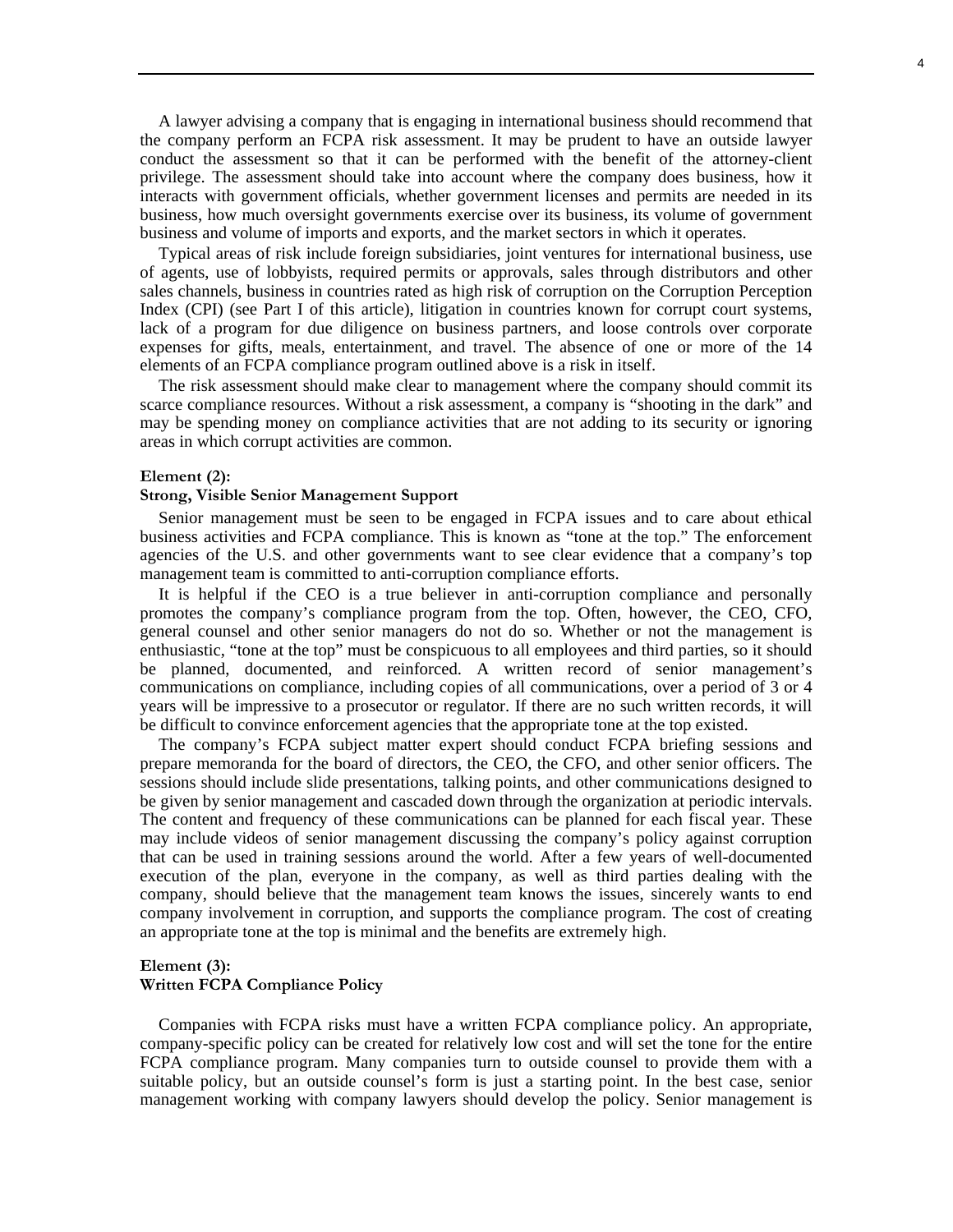responsible for determining the level of exposure to corruption risk that the company is willing to accept, and must also dedicate the resources needed to fund the type of anti-corruption compliance program that it decides is appropriate. When senior management has been involved from the start, the program will have legitimacy as a business program, rather than "something Legal is making us do." The policy and the tone at the top clearly reinforce each other. When it is clear that the policy came from senior management and that management strongly supports it as part of the company's culture, employees and other stakeholders will understand that FCPA compliance should not be viewed as a burden but rather as a means of ensuring an efficient and profitable enterprise.

An anti-corruption policy should not be a lengthy document. Four to six pages should be enough to state everything needed. A longer document will go unread and be easy to ignore. The policy should be clearly written in plain English. The program developed under the policy should include all 13 of the Attachment C Compliance Program elements.

The policy will apply to subsidiaries and foreign operations, so it should be drafted in short, simple sentences that are easy to translate. The FCPA should be mentioned specifically, but the focus of the policy should be on preventing corruption from harming the company's global business in every country. Company employees in all parts of the world should understand that the policy is not merely a tool to impose U.S. law in their country. Basing the policy on anticorruption laws in general should result in greater acceptance by foreign employees and business partners, as well as demonstrate to U.S. employees that they too need to be on the lookout for corruption issues.

Company management should determine whether the company will prohibit commercial corruption and what to do about facilitating payments. Matters requiring detail that may not apply to all employees—such as a due diligence program; gifts, meal, travel, and entertainment policies; expense reporting; political and charitable donations; and investigation procedures—should not be included in the policy itself, but instead should be expressed in separate plans or programs subordinate to the policy. For example, every employee needs to know that bribes are forbidden, but only a few will need to deal with the details of reporting gifts, meals, travel, and entertainment expenses for government officials.

Finally, when creating a compliance policy, it is important to keep in mind that an overly ambitious policy may be risky. The company must be capable of implementing and enforcing the policy and the programs under it successfully and consistently. Creating a policy and a series of programs that are so complex that the company cannot implement or maintain them in practice is worse than ineffective—it can create liability. Evidence that the company was tolerating violations of its own policy is a red flag, indicating possible FCPA violations, and the entire compliance program may be seen as a sham. For a public company, failure to have an adequate system of controls is a violation of the FCPA.

## **Element (4):**

### **One Senior Executive in Charge of Program**

It should be made clear to all employees that a designated member of the senior management team is responsible and accountable for anti-corruption compliance. If no single executive is accountable, there will likely be no functioning compliance program. Of course, the senior executive may delegate parts of the company's compliance effort to the legal, compliance, or other departments or assign it to outside counsel. In-house counsel is less likely to be ignored by company managers if he or she is implementing the instructions of a senior corporate officer with stature and clout in the organization.

The most important question concerning this aspect of the compliance program is: Which executive should be charged with the anti-corruption role? Business people view anti-corruption compliance as a legal matter, so many executives assume that FCPA compliance should be an additional responsibility for the company's general counsel (or its chief compliance officer, if the company has one). That may seem natural, but often the general counsel is stretched thin. Adding FCPA responsibility to an already overloaded executive may create a situation where the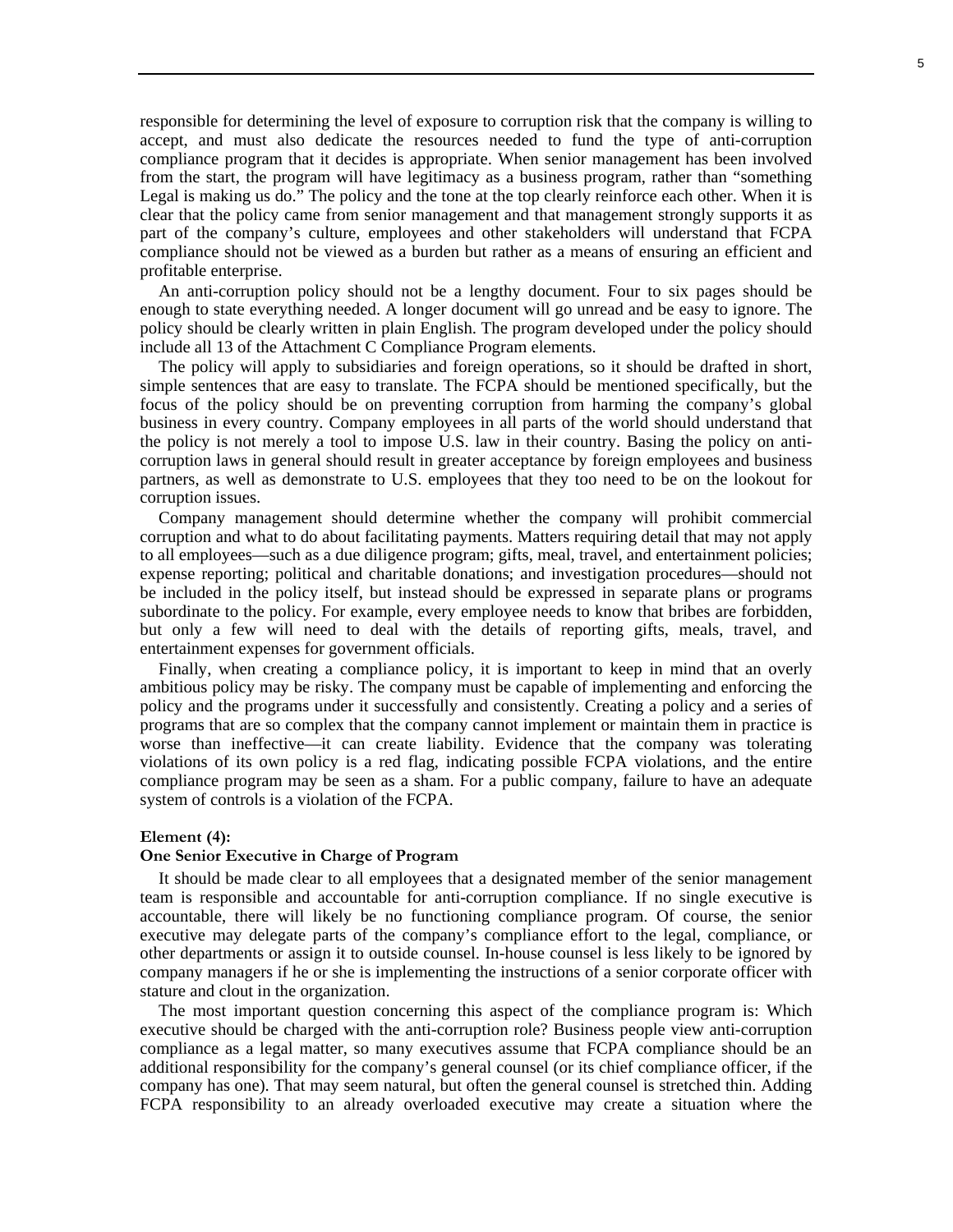compliance program becomes a minor concern or an annoyance, and FCPA issues may slip through the cracks. If the general counsel does not have sufficient time to stay up to date with anti-corruption laws and to manage the program actively, and does not have the ability to hire or reassign an individual to do that work, he or she should decline the job. Note that the person in charge of company's FCPA compliance may have personal liability as a "control person" if employees or business partners violate the FCPA or if the program is underfunded and ineffective. See 15 USC §78ff(c)(2). See also 15 USC §§78dd–1(a), 78dd–2(a), 78dd–3(a), 78.

The decision regarding whom to put in charge should be based on the amount of international business that the company does and its objective assessment of its corruption risk. As a best practice, large multi-national corporations should hire an experienced full- or part-time, anticorruption compliance expert to run the company's compliance program and to report to the executive in charge. Assigning a junior or mid-level company attorney to become the company's FCPA specialist may constitute a risk.

The decision to hire a specialist to run an anti-corruption compliance program should be riskbased. The cost of the program should be weighed against the probability and cost of possible violations, including the cost of training, cost of investigations, disruption to the organization, fines, remedial actions, cost of legal defense, imposition of monitors, bad press, and other potential expenses.

Smaller companies are also required to have a corporate executive designated as in charge and accountable for anti-corruption compliance. In most small and mid-size companies, it will be necessary to assign this role to the general counsel, chief financial officer, or chief compliance officer (if there is one). When making that decision, it is important to ensure that the individual taking on the responsibility has sufficient time available to learn the risks and responsibilities of the position so that he or she can be an active participant. If the company's risk assessment identifies serious ongoing risks, relying on an overloaded general counsel or CFO to serve as an anti-corruption officer might actually increase those risks, particularly if senior management does not think that the company has an FCPA problem.

A company can designate a senior executive as the person in charge of anti-corruption compliance and fill the role of subject-matter expert or program manager (or both) with inside or outside counsel. In-house counsel will need time to learn the anti-corruption laws, understand the company's international business and recordkeeping systems, and develop and manage the program, so it may be more efficient and cost effective to engage outside counsel to do so. Outside counsel with FCPA experience and knowledge of the company's business may run the FCPA program expending only a few billable hours a month, or the work can be done on a monthly retainer.

The qualifications and experience of any outside counsel selected to advise on international anti-corruption matters or to run a company's compliance program should be considered carefully. Experience as a federal prosecutor usually is not necessary. Former prosecutors are useful in situations where serious investigations must be conducted and may result in evidence of a violation, so that disclosure to the DOJ or SEC may be necessary. Even then, only a few former DOJ attorneys have substantial experience working on FCPA matters. The biggest problem is that most former prosecutors have little to no experience with international business or corporate management, which are relevant to most of the work that an in-house anti-corruption specialist does.

Note that it may not be essential that the person in charge of the anti-corruption program be a lawyer. An experienced international business executive with solid program management experience who actually believes in keeping the company free of corruption may be more effective than a lawyer. However, the need to have someone in charge of an FCPA compliance program cannot be fulfilled by designating an existing senior manager and giving that person no budget, no personnel support, and no time to gain expertise. If that is done, the government is likely to give the company no credit for having an adequate FCPA compliance program in place.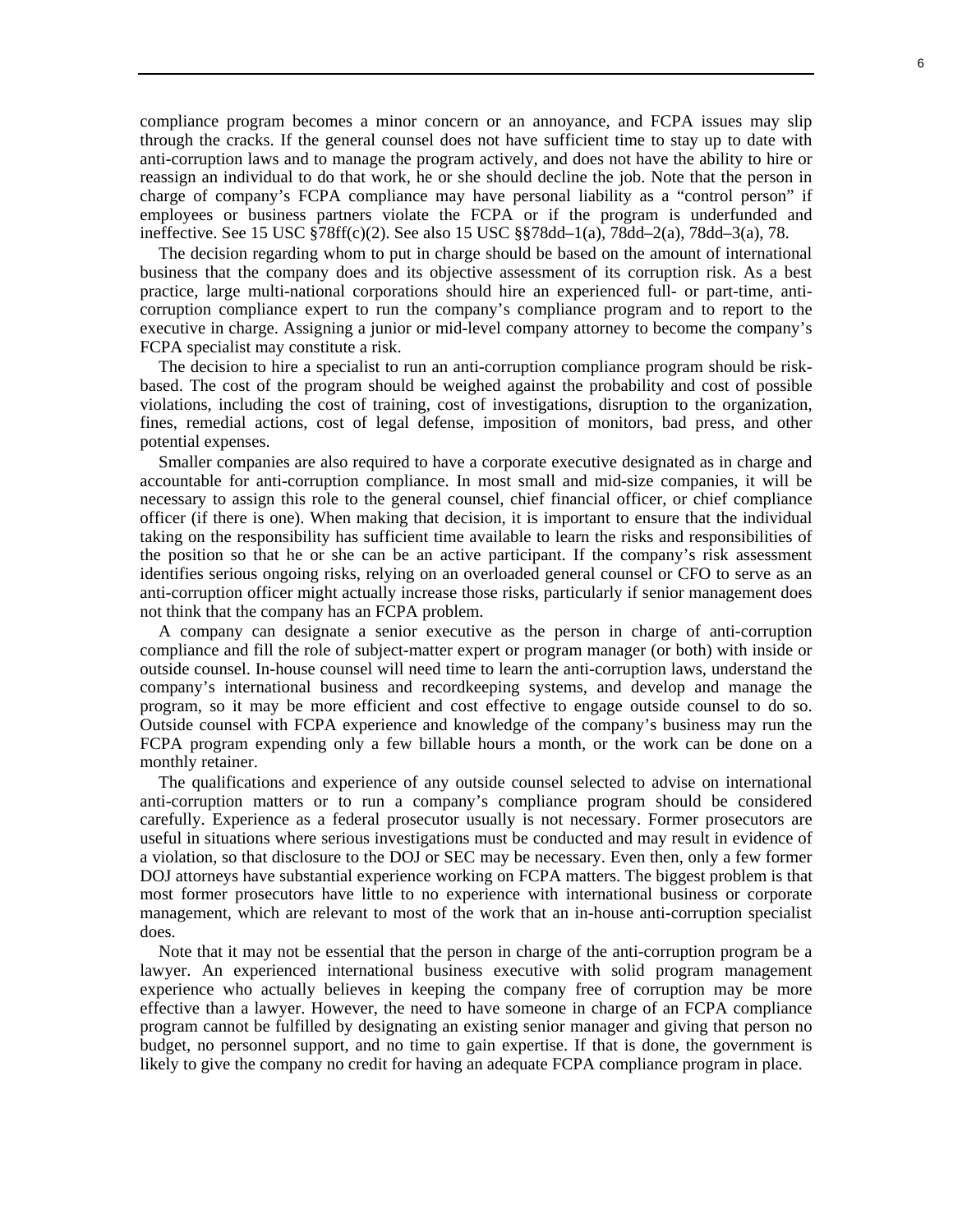### **Element (5): Compliance Standards and Procedures to Reduce Violations**

The company's policy against corruption needs to be conspicuous. Management should foster a corporate culture in which anti-corruption compliance is viewed as part of the company's mission and way of operating. To do this, management should make the compliance standards public and promulgate them throughout the company. The anti-corruption policy should be placed online, in a readily accessible place on the company's internal and external websites.

Compliance programs under the policy should likewise be conspicuous and easily accessible to all employees who need to use them. Programs should include standards governing gifts, hospitality and entertainment expenses, customer travel, political contributions, charitable contributions and sponsorships, facilitation payments, and solicitation and extortion.

The company's policy and compliance standards should be noted in employment contracts and discussed during the hiring process. Employee performance reviews are another place to assess an employee's adherence to compliance standards. Compliance officers should work with Human Resources to develop an objective basis for reviewing managers and employees. For example, the company could make a sales manager's incentive bonus contingent on his or her having reviewed the anti-corruption program twice each year with members of his or her staff and ensuring that all staff members attend required training. The deliverables should be easily measurable and should not be difficult to achieve, but failure to achieve them should be costly. Constant reinforcement demonstrates to employees and the enforcement agencies that anti-corruption compliance is important to the company.

Although the company's compliance policy and standards should be public, just how public a company should make them depends on its individual risk assessment. If the company conducts business in countries known for high levels of corruption, the company may want to make its compliance standards more public.

Joint ventures and consortiums present another compliance issue. A U.S. company must make good faith efforts to ensure that its joint venture partners comply with the FCPA, even if the company is not the majority owner or managing partner. See  $15 \text{ USC } \text{\textless{T}}878\text{m(b)(6)}$ . A large U.S. company may find it difficult to convince the SEC or DOJ that it could not impose strong anticorruption procedures in any joint venture that it entered into with a foreign company, especially a smaller company. Allowing its partner to water down anti-corruption compliance procedures could indicate that it was not acting in good faith regarding FCPA compliance.

A small U.S. company that is a minority participant in a joint venture with a large foreign company may find it impossible to insist that strict anti-corruption compliance policies are put in place and enforced. In that case, management should understand that the company may still be investigated for corrupt practices of joint venture employees. If red flags are raised during joint venture operations and the U.S. company learns that questionable transactions are taking place, it should insist that its joint venture partner and the joint venture entity take appropriate action. If its demand is refused, management should recognize that it may be necessary to withdraw from the venture, even if that results in a large financial and market loss. Companies should draft joint venture agreements with as many options as possible to provide flexibility in these difficult situations. They will have maximum leverage at the time of negotiation and little when a crisis hits.

### **Element (6): Financial Controls to Ensure Accurate Books and Records**

A system of internal financial and accounting controls is one of the fundamental requirements of the FCPA. Existing accounting controls are a good starting point, but companies also need to focus on how their financial controls apply to the company's FCPA compliance program. A company will usually find that additional financial procedures are needed to track and prevent potential FCPA issues.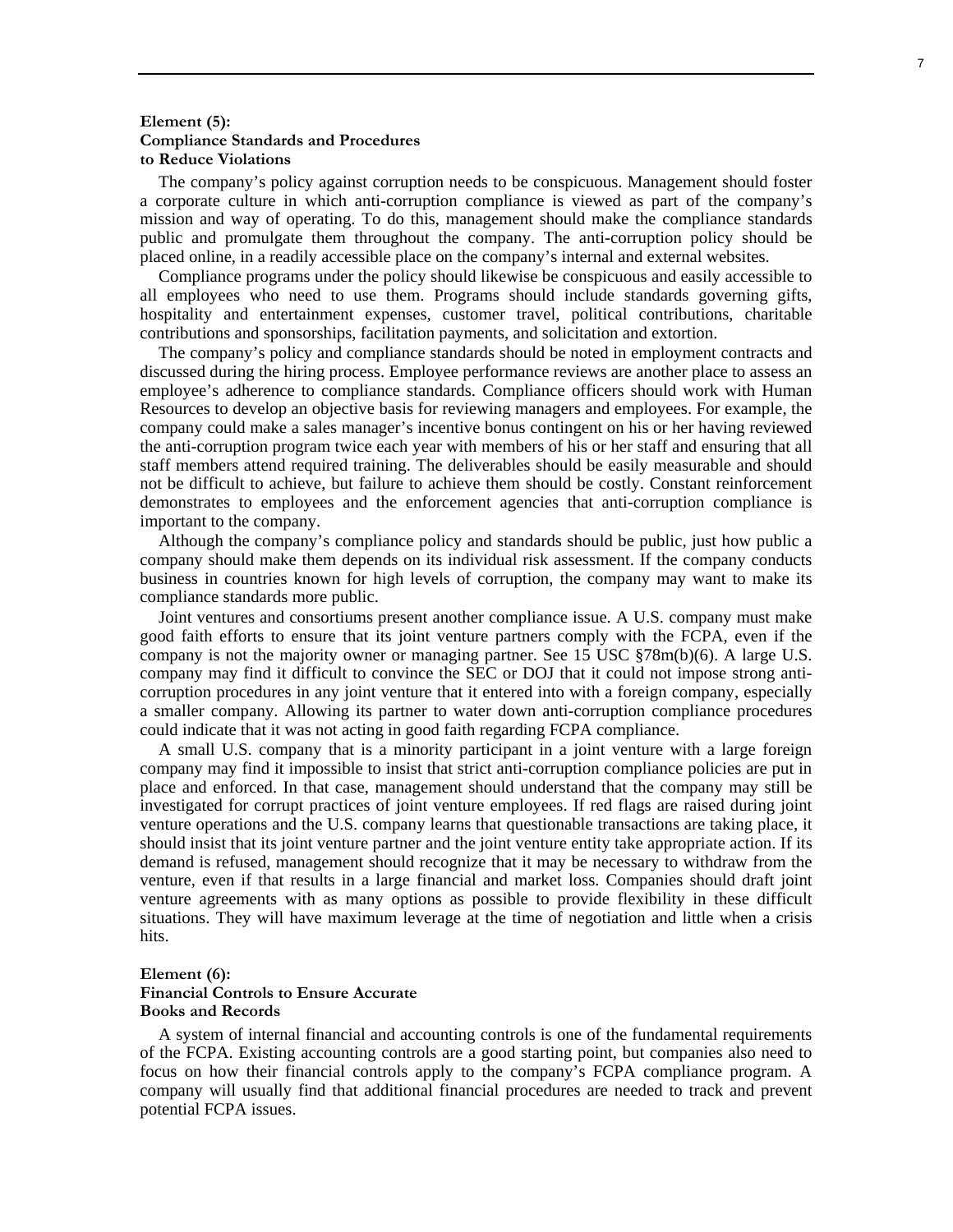The finance department should be closely involved in the company's FCPA compliance program. False or inaccurate books and records represent a company's most significant risk, and FCPA violations disclosed on the company's books are the easiest ones for the SEC to prove. Carefully designed financial and accounting controls and good recordkeeping should enable the company to uncover substantive violations of the FCPA and to ensure that illegal payments are not made and records are not falsified. To accomplish this, the finance department must be involved when the company is making its FCPA risk assessment and reviewing its FCPA compliance program. This will help the company decide on an appropriate level of internal controls.

Every corporate finance system should include processes for keeping track of receipts turned in by employees and legitimate business reasons for disbursements. This is most important in the area of gifts, meals, travel, and entertainment for government officials. The finance department must ensure that the company's systems can help detect and prevent violations of the policy and the law. When the company discovers new ways that employees or partners are getting around the rules, it must make appropriate changes to its finance systems to detect and prevent the behavior in the future.

Two areas that should receive specific attention are customs and tax payments. Many FCPA cases have involved improper payments to customs officials, because many business people assume that they will be required to make facilitating payments. Tax evasion is rampant in many countries, and local management may be asked to participate in tax evasion schemes of their business partners or customers. Doing so usually involves creating or accepting false or inaccurate records and thus implicates the FCPA. The company should have a process to verify that all customs and tax payments are valid and properly accounted for.

## **Element (7): Specific Contract Provisions for FCPA Compliance**

The SEC and DOJ are always interested in the actions of a company's agents and business partners, and the company should be able to show that it included appropriate anti-corruption provisions in all international contracts. What terms are appropriate depends on the level of risk involved. Unusual relationships or nonstandard agreements may constitute red flags, so the business justification for any departure from normal practices should be documented. Determining the specific language to include in an agreement should not be difficult. If the company has its own anti-corruption expert, that person should establish a set of standard terms and work with the company's business lawyers to include them in contracts. Outside counsel can also provide advice. In most situations, the company will be dealing with sophisticated international business people who understand the anti-corruption language and the reason why anti-corruption provisions must be included. A prospective partner's insistence on deleting reasonable anti-corruption compliance language from a contract constitutes a large red flag, and the company's due diligence procedures should not permit the company to execute such a contract. The most difficult area may be the company's right to audit its partner's books and to investigate its partner's business. Audit rights should be worded broadly to enable the company to conduct an appropriate and unhindered anti-corruption investigation in response to corruption allegations.

At some point, the company may need to conduct an investigation of a business partner or may need a business partner's cooperation when investigating its own employees. Because FCPA investigations often center on the conduct of business partners, the business partner's cooperation will be necessary to allow the company to conduct a thorough investigation of an alleged FCPA violation. Any failure of a business partner to cooperate fully with an investigation should be specified in the contract as good cause for termination.

Even with a contractual provision that permits the company to conduct broad anti-corruption audits and investigations, an agent or partner may not cooperate. An investigation probably cannot be forced on the other party, but having appropriate contractual provisions in place will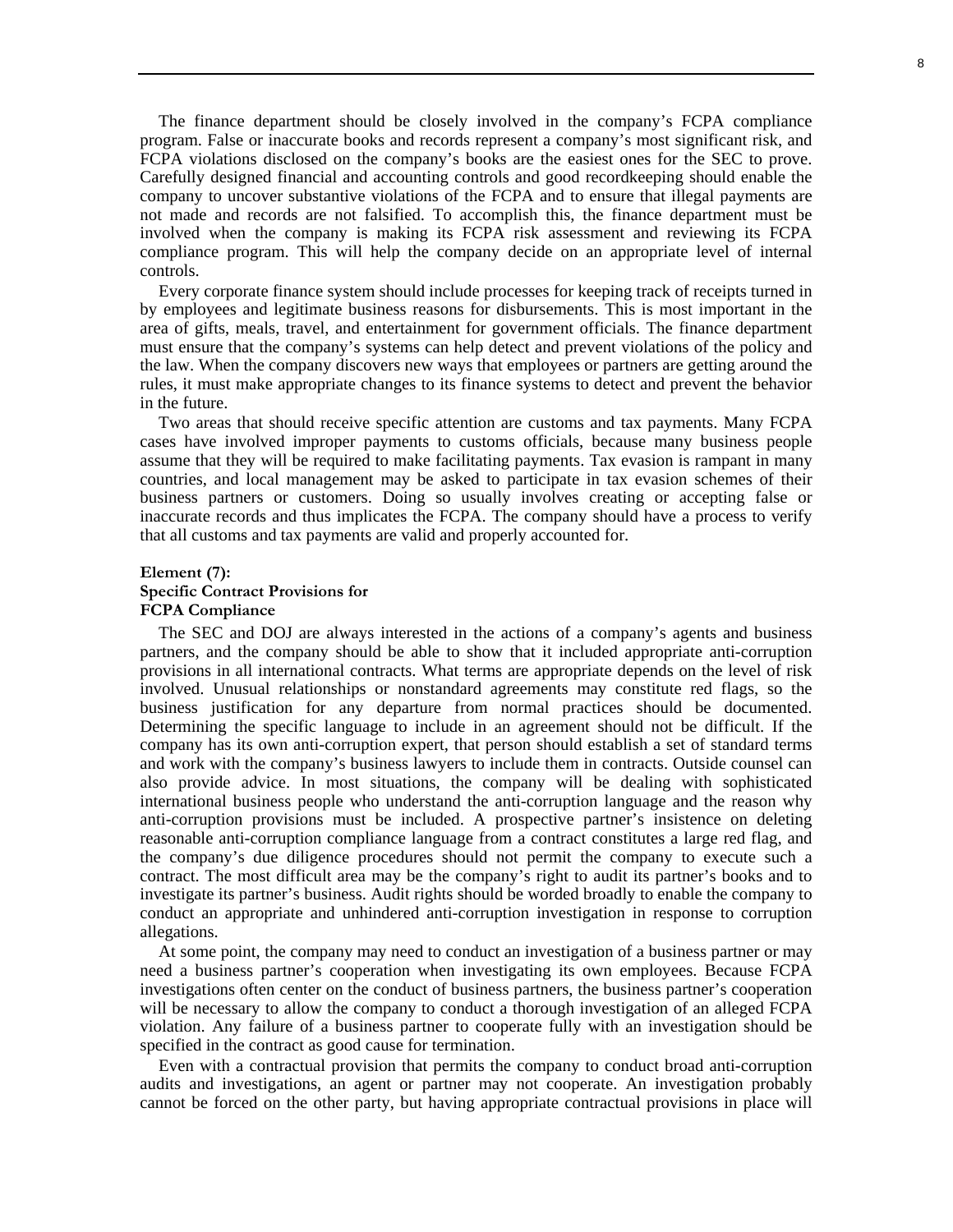demonstrate that the company took FCPA compliance seriously. The company should recognize that it might need to terminate its relationship with the recalcitrant partner, even at the risk of significant financial harm to the company.

It is not unusual for U.S. companies to agree that the law of the other party's country will govern an international contract. In that event, mentioning the FCPA in the contract might annoy foreign partners who might consider it overreaching to import U.S. law into the contract. A way to avoid this is to use the specific compliance language of the FCPA in the contract without actually referring to the FCPA. Moreover, the local law of the partner's country should have anticorruption provisions similar (or even more strict) than the FCPA. Local law is also useful because it may allow penalties to be included in the contract that would not be enforceable under U.S. law.

The company can use its contract application process and its methods for contract negotiation to impress on prospective agents and business partners that anti-corruption compliance is an extremely important business consideration for the company. Agents and business partners need to know that any violations on their part will damage the business relationship and may result in a variety of penalties, including termination of the relationship. To the extent possible, the company should consider including penalties short of termination so that it can apply pressure without ending the relationship. Penalties could include making a partner who is in breach ineligible for marketing incentives, special discounts, or financing; restricting the partner's territory; or eliminating the partner's exclusivity rights. If senior management has previously created the right tone at the top, it will be much easier to impress business partners that anti-corruption compliance is important to the company and cannot be bargained away.

The company must also take care to comply with local law when imposing any contractual sanctions. The contract may be clearly worded, but local law and public policy may restrict what can be done or include protections for local companies involved in international distributorships.

### **Element (8):**

#### **Risk-based Due Diligence and Oversight of Business Partners**

Lawyers and business people often do not understand that FCPA due diligence is not optional. The enforcement agencies generally consider an anti-corruption compliance program that does not include an appropriate level of due diligence inadequate. In the FCPA context, "due diligence" means conducting a background investigation of an applicant or potential partner that is sufficient to give the company reasonable assurance that that party is not involved in, or likely to become involved in, corrupt activities. That means that no red flags were found or that any red flags the company did find have been resolved in the due diligence process.

The first step in a due diligence program is to determine how many third parties the company has contracted with, who they are, why they are being used, and whether they deal with any government. Many companies have no idea how many third parties they deal with because they have never had any reason to assemble that information. Different parts of the company may each have authority to contract and deal with third parties, and records may be kept in inconsistent ways throughout the company.

The specific level of due diligence that is adequate depends on the risk presented. There is a lot more FCPA risk in setting up distribution channels in Russia or Vietnam than in Canada or France. The CPI is a valuable tool; merely doing business in a country with a poor CPI rating is a red flag. A company would be hard pressed to explain to the DOJ why it did not perform due diligence on intermediaries in Russia. Due diligence must take into account corruption risk and be adequate to find relevant facts. One size does not fit all.

 Due diligence involves a variety of techniques, including, *e.g*.*,* questionnaires completed by prospective partners, background checks, interviews, media and database checks, consultations with third parties to obtain reliable local information, use of forensic accountants to review books and records, site visits to the offices of prospective partners, and affidavits by company employees accountable for selection of the prospective partner. The scope of adequate due diligence will vary from industry to industry, country to country, the nature of the company's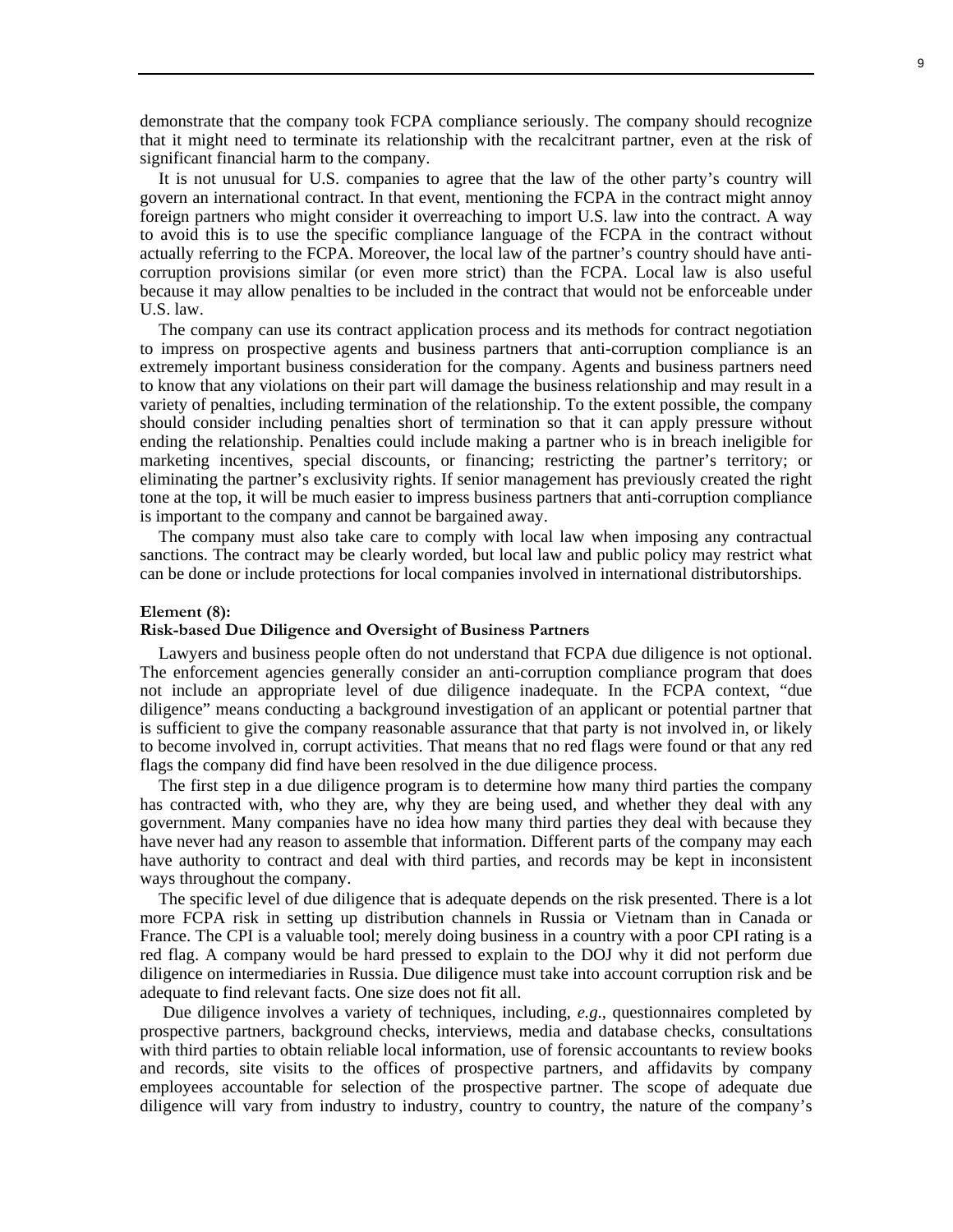relationship with its prospective partner, and how the relationship fits into the company's business model. Reasonable risk assessments that the company makes will determine the scope of due diligence needed for specific partners.

Companies with thousands of third party agents and partners should designate a program manager to take charge of the due diligence program and to be responsible for carrying it out systematically. The company should also designate a small group of individuals (by name or by position) who will be accountable for determining that due diligence has been completed on any new business partner before a contract is signed. They must be trained because they will be required to certify in writing that the due diligence process has been followed, all necessary materials have been reviewed, and no red flag or other evidence of corruption has come to their attention. Clear accountability and complete recordkeeping is important so that the company will be able to show that due diligence on a specific partner was properly done if asked by an enforcement agency years after the fact.

Due diligence should be completed before the company enters into any contractual relationship with a third party. As part of oversight of third party relationships, due diligence should also be performed periodically throughout the relationship, either at the time of renewal of the contract or at intervals that should not exceed 3 years. The frequency of ongoing due diligence review should be based on the perceived corruption risk. If a red flag is detected at any time during the relationship or a tip is received concerning the partner, the company should undertake further investigation using the prior due diligence as a starting point.

Due diligence programs cost money. Outside investigator fees range from a few hundred dollars to over \$10,000 per party investigated. Many companies do an internal investigation using questionnaires, direct inquiries to the prospective partner, written recommendations from employees, and Internet searches of open source materials. Doing that in a programmatic manner is much better than conducting no due diligence at all, but an informal review is not likely to be adequate in high-risk circumstances. Even a routine "check the box" due diligence process will require dedicated, knowledgeable internal resources as well as external costs.

The company must maintain accurate records of all due diligence; database tools will therefore be needed and will vary depending on the number of the company's third party agents and partners. A number of investigating and consulting companies have developed specific software programs for automating the due diligence process. These programs are extremely useful and cost-effective when the company is dealing with a large number of third parties.

Many companies divide their agents and partners into two or more categories and apply different levels of due diligence to the categories based on the company's perception of risk. The highest-risk group usually includes categories such as joint ventures in high-risk countries, intermediaries who deal with government customers in high-risk countries, commissioned agents, lobbyists, and resellers who are permitted to receive extraordinary additional discounts in competitive situations. If the company operates in a country with a reputation for corruption or in a high-risk industry, or if its main customers are foreign governmental entities, a higher level of due diligence must be performed.

FCPA due diligence has become an industry of its own in the past several years. Several vendors now can provide fast online reviews of hundreds of international databases to look for red flags. Actual private investigation work based on a company's needs and budget is available from providers around the world. Some providers can also handle the recordkeeping and administrative part of the process.

Depending on the level of risk and the availability of trained in-house resources, a large part of the due diligence effort may be done by the company itself. The usual starting place for any due diligence is to have the party under investigation complete an information questionnaire for internal review by the company. The information on this questionnaire should be incorporated by reference into the contract so false information can be used as grounds for termination. In addition to hiring investigators, information about potential business partners can be acquired by contacting the U.S. Commercial Service at local U.S. embassies, which can provide detailed reports for a fee.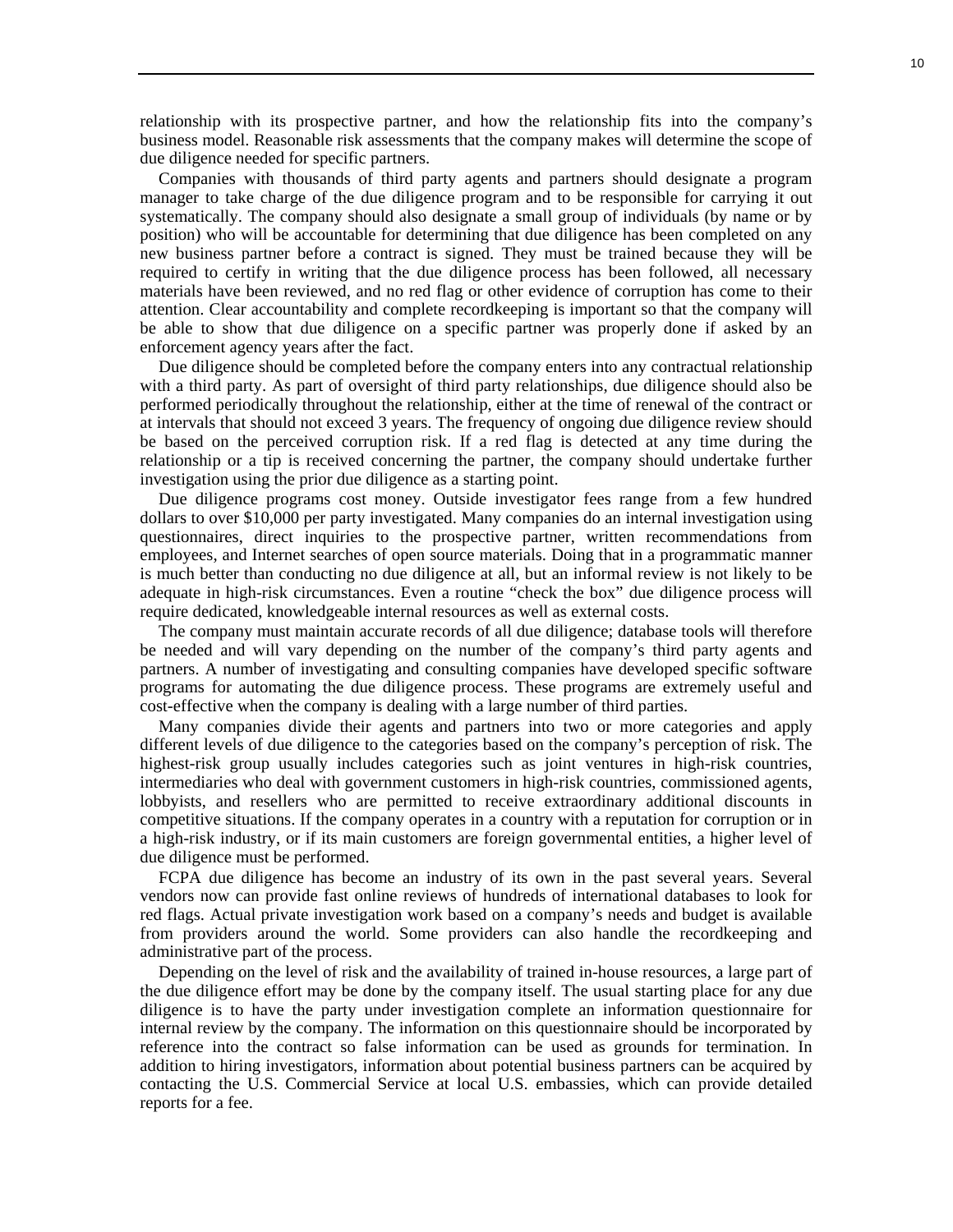Finally, as part of ongoing oversight, a company should require its business partners to certify in writing on a regular basis that they understand the FCPA, have completed necessary training, have reviewed their employees' conduct and business, and have not seen any red flags, and that the information that they provided in the past remains correct and complete. The certification can be done on a one-page form and will be good evidence that the company is taking its duty of oversight seriously.

### **Element (9):**

#### **Communicating the Program Through Periodic Training**

An anti-corruption compliance program without a robust training component is inadequate. Many managers do not understand the FCPA and do not understand why paying bribes outside the U.S. or falsifying corporate records is a felony. Foreign employees and business partners also may lack an understanding of the law and how it may apply to citizens of their own country. Without training, they cannot be expected to understand the risks or their duties.

Anti-corruption training programs usually include written materials and periodic training sessions, either online or in person, or both. Effective training should use real-world examples of what goes on in the company, the industry, and the countries where the company does business. Trainers should employ case studies drawn from actual problems faced by the company in the past, as well as problems that are likely to occur in the future. After an employee's initial training on hiring, periodic follow-up sessions and online reminders are needed to reinforce the company's anti-corruption policy.

Records of all training should be kept, in a manner that allows easy retrieval. In the future, the company may be called on to prove that specific employees actually received training and to furnish the date and content of that training. The company should therefore have a process for recording all training data and should retain that information. A good practice is to have each employee sign an acknowledgement stating that he or she completed each instance of training, reviewed the compliance materials, and understands his or her FCPA compliance responsibilities.

Many different kinds of training are currently available. In-person training remains the gold standard and, when done properly, is the most effective method. People tend to pay more attention to a live presentation, and live presentations allow employees and business partners the opportunity to ask questions and solidify their understanding. A live training session can include discussions of specific issues that employees are facing. In-person training with dialogue not only helps the individuals attending to understand the policy and their duties, but can also alert the company to the types of problems that employees and business partners in specific locations are experiencing. The company can thereby adjust its compliance program and training sessions to match the reality of its business operations.

Although in-person training may be best, it can be expensive in employee time and travel cost, and trainers must have a high level of expertise. In the past 5 years, FCPA training has become increasingly automated. Online and computer-based training programs can reach thousands of geographically diverse employees and partners at relatively low cost. Online programs have also become more flexible and effective. Providers will customize a training program for the client for a fee. Online training can present much of the same material as an in-person session and may even allow questions to be submitted and answers given.

Training sessions should be focused on specific audiences. Depending on the company's overall risk profile, a general presentation for all new hires should be short but broad in coverage. Presentations for the board of directors and the CEO's staff should also be short and should concentrate on higher level policy considerations and the attendees' duties. Training for groups such as the international legal and finance, internal audit, and international sales management teams should be longer and include real-life examples of red flags seen in the industry.

An effective training program must also be risk-based. Employees and business partners working in or with countries that are known for serious government and business corruption should receive detailed training that focuses on country-specific issues. Employees in high-risk market segments such as governmental sales or services, health care, and education should also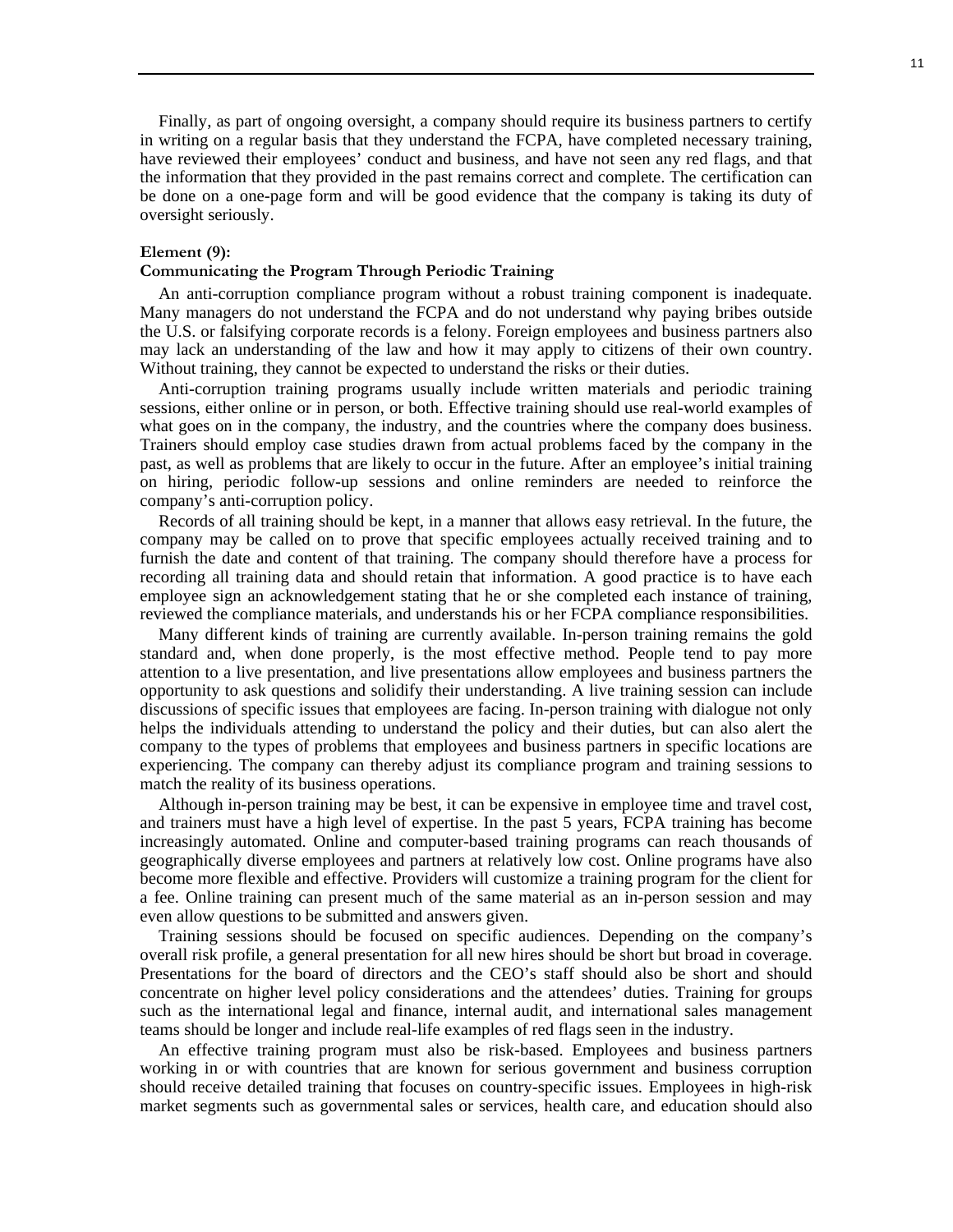receive more thorough training. Every employee who might see a red flag should understand the basics of the FCPA and the risks that being involved in corruption presents to the company. Employees should also understand that any failure to report suspicious activity or to cooperate fully in an investigation might result in disciplinary action.

Companies should consider which manager or department should present the in-person training. Many companies delegate anti-corruption training to the legal department, and it is often provided by a lawyer familiar with a particular region or country. When anti-corruption training is included as part of a larger session, such as a quarterly or annual sales team training, a presentation by a lawyer may be a signal to the audience to pull out their smart phones and check e-mail. It is much more effective for in-person anti-corruption training to be given by respected senior business managers. Those managers, however, must understand the details of the company's compliance program and be able to answer questions.

The company should obtain certifications from their senior managers annually that they have complied with training requirements. Certifications help keep management aware that the company's anti-corruption program is important.

#### **Element (10):**

## **Effective Systems for Providing Advice, Responding to Questions, and Reporting Violations**

For a program to be effective, the company needs to have some way of providing advice to, and responding to questions from, employees and management. Often, these functions will be performed by a designated FCPA expert, which in some companies may be outside counsel. The company training program and website should clearly point employees and management to this person for responses to urgent questions or advice on potential red flags.

An anti-corruption compliance program must include internal processes that permit employees, contractors, business partners, and even third parties to report violations of the FCPA or concerns that suspicious conduct may be occurring. In public companies, the structure for reporting should already be in place under the company's Sarbanes-Oxley compliance program or other programs for reporting violations of law or company policy, such as claims of sexual harassment. For a company's general reporting program to include FCPA compliance effectively, the company must make sure that the individuals receiving the reports are able to recognize basic FCPA issues and red flags. For example, every allegation of false or inaccurate corporate records should always be tagged as a potential FCPA case and routed to the company's FCPA expert. Employees and business partners must be made aware of the reporting system. The details of the reporting system should be reinforced in every training session, posted conspicuously on the company's website, mentioned in its policies and programs, and communicated in other ways.

Many employees may be reluctant to report the activities of their fellow employees, managers, or business partners. Employees often do not understand that what they need to report are red flags, *i.e.,* any activities, statements, or documents that make them suspicious that a violation may have occurred or be occurring. Employees often believe that they need to have fully developed proof before they report activity that might implicate another person. The company's training program should emphasize that employees are not expected to develop evidence or investigate on their own before making a report. An employee's job is simply to report red flags. The compliance team will investigate employee allegations and determine whether a violation has in fact occurred, or will bring in outside specialists to conduct the investigation. Company policy should emphasize that all employees, contractors, and business partners are required to cooperate fully with any internal or external investigation and that the failure to do so will result in their discipline or termination.

A reporting system only works if individuals are encouraged to use the system and are convinced that they will not be subject to retaliation. The program should allow for anonymous reporting, either by telephone or in writing, and generally should assure individuals who make reports that their identities will be protected. It is common for the hotline to be outsourced to an external service provider. The hotline should be able to receive calls in many languages, so that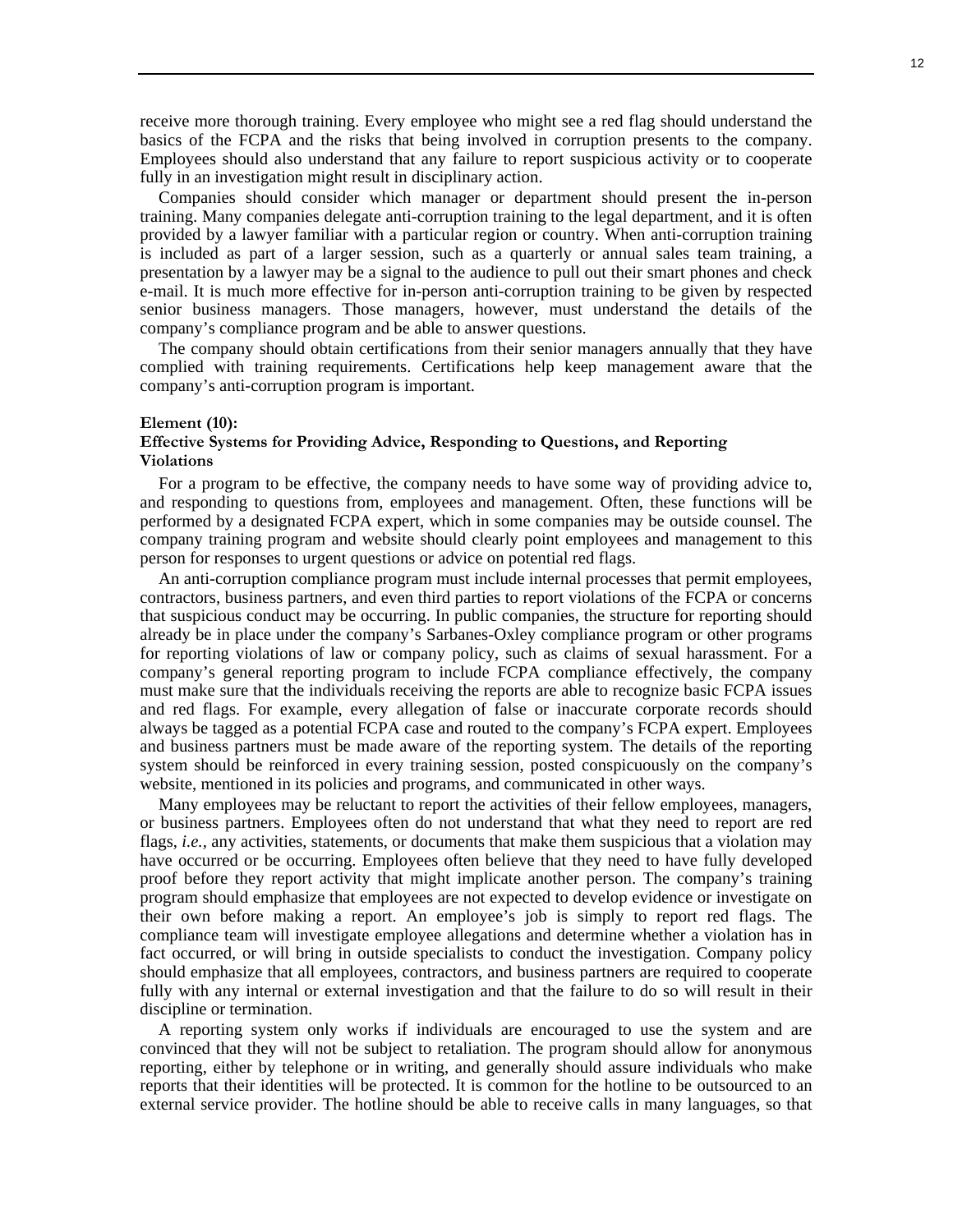employees or partners everywhere the company does business can use them. Reporting systems should also allow written reports to be made, *e.g*., by e-mail, because some employees may feel more comfortable making a written report.

In addition to using a hotline, companies should encourage employees to report questionable conduct to designated senior managers—in many companies, to the employee's own supervisor or, if the employee suspects that the supervisor will retaliate or do nothing, to the next level up. For conduct that constitutes an FCPA red flag, however, this is not the best practice. Company management may call a meeting to discuss the reported conduct, but that can tip off perpetrators and make a subsequent investigation very difficult. If an employee is suspicious that corruption may be occurring, it is easier for the company to conduct a thorough independent investigation if the employee does not report it to anyone based in the employee's own country. The U.S. parent company should inform all employees, contractors, and business partners that anti-corruption compliance is extremely important and that any suspicion of corruption or falsification of records should be reported to regional legal counsel, the head of the company's anti-corruption compliance program, or other designated U.S.-based senior officer.

Employees often believe that any information they report to anyone within their management chain will not be kept confidential and will come back to harm them. They may believe that any ensuing investigation could result in a person losing his or her job or contract and that a person who suffers harm will retaliate against them. If employees think there is any chance that their report could be disclosed to the local business team, they will not report. An anonymous reporting system can help overcome the fear of retaliation, but it may be difficult for a company to take action based on a single anonymous report, unless the report is extremely detailed.

When information is received, the company should take each report seriously and follow up in an appropriate manner. A full-scale independent investigation using outside counsel may not be warranted in every case. The head of the company's anti-corruption compliance program or FCPA expert should normally undertake follow-up. He or she will be in the best position to determine whether there is sufficient evidence to expand the scope of the investigation and involve outside counsel. A written record of every report and the actions taken to follow up should be made and the company's established investigation procedures should be followed, based on information contained in the report. Any remedial action should be completed and recorded properly.

Companies may be concerned that employees or others might make reports directly to U.S. authorities under the Dodd-Frank whistleblower legislation. See 15 USC §§78u–6—78u–7. One of the best ways to lower the odds of that happening is for the company to have its own established reporting and investigation procedures. If the availability of an internal process is communicated to employees and employees know that the company will take their reports seriously, they may be more likely to report internally rather than to the government.

#### **Element (11):**

## **Appropriate Disciplinary Measures and Remedial Actions**

Human resources departments usually disapprove of mandated lists of potential disciplinary actions. They instead prefer to be allowed to base discipline on the specific circumstances of each violation of law or company policy. A good compromise for the company may be a policy stating that a violation of its anti-corruption policy constitutes serious misconduct and may result in disciplinary action up to and including termination. Such a policy informs employees that a violation is serious and will allow the company to take disciplinary action on a case-by-case basis, considering the specific facts of each case. Nonetheless, when violations occur, the company should impose real penalties or else the enforcement agencies are likely to conclude that the company's anti-corruption program lacks sharp teeth.

Every public company should make it clear that employees who falsify corporate records will be fired, no matter who they are or what position they hold. Beyond recordkeeping issues, the company should take special care to ensure that its disciplinary policy complies with local law. Many countries, especially in Europe, have laws and administrative processes that, from an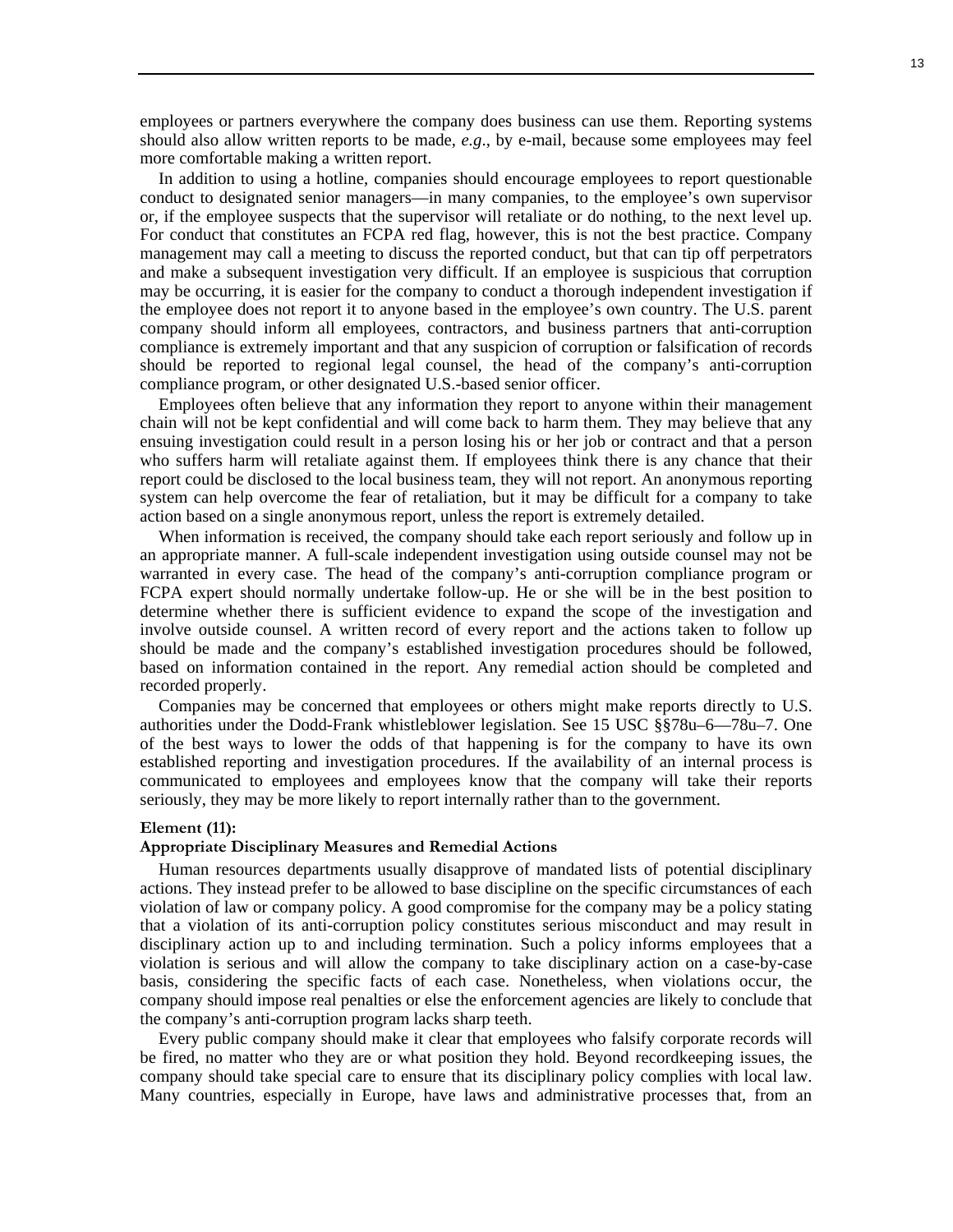American point of view, make it difficult to actively investigate or terminate employees. Even if the employee intentionally violates company policy, it may be difficult to discipline him or her in a manner that American management would consider appropriate. For example, in Poland, any disciplinary action must be taken within a short period of time, *e.g.*, within as few as 30 days, after the company becomes aware of the misconduct. This allows very little time for the company to conduct an investigation. Slovakian law requires disclosure of evidence of corruption to the prosecutor's office—which can inhibit the process from even starting. In Germany, the company works council must be notified of any investigation, and employees who are interviewed by investigators have a right to have a works council representative present during any interview.

When termination is not warranted or permitted, penalties that may be effective are to demote or transfer the responsible individuals, place a letter of reprimand in their permanent files, revoke eligibility for bonuses or incentives, or reduce pay. Such actions may be considered constructive dismissals, however, and thus must be taken in compliance with local law, otherwise terminated employees could be reinstated after a court action and given full back pay or even damages.

### **Element (12): Annual Review and Update of Anti-Corruption Standards**

Compliance programs must be reviewed and updated on a regular basis to ensure that they are effective. It is especially important to update FCPA programs because there have been dramatic changes in FCPA awareness and enforcement in the past decade. A compliance program that was "state of the art" 5 years ago is likely to be mediocre today. The company needs to establish a process to learn from new cases and guidance, its own internal investigations, and the examples of other companies, and to make needed adjustments annually.

Five years ago, it was possible to keep up with the literature in the FCPA field. Now there is a glut of information. As a best practice, the company's FCPA team, including inside and outside counsel, the chief compliance officer, the company's FCPA expert, and appropriate business managers, should monitor developments regularly and incorporate updates into the company's FCPA policy and programs. In addition to numerous FCPA blogs, a large amount of FCPA compliance material is available on Internet websites of law firms, consultants, and other groups where ideas and best practices are discussed.

#### **Element (13):**

## **Periodic Testing and Evaluation of the Compliance Program**

An FCPA compliance program cannot be established but then left unattended. Companies must take action to confirm that their reporting system, due diligence process, gifts, meals, and entertainment processes, and other components of their FCPA program actually work. If the company is doing business in countries with high levels of corruption but no reports or allegations are ever made, the company should question why, and the system must be tested to ensure that it is operating in a way to actually detect red flags and violations.

 In addition, a strong compliance program should be analyzed and tested regularly and compliance procedures should be monitored. The company should have written evidence that all contracts have appropriate FCPA clauses; that training has taken place; that written compliance certificates have been submitted regularly by managers, key employees, agents, and business partners; that financial controls designed to monitor disbursements have been effective; and that due diligence procedures have been consistently followed and all red flags cleared.

Compliance should be monitored by direct observation, by supervision of the program, and by testing the controls. One increasingly common way of testing controls is to conduct FCPA audits. The audits are intended to stress-test the FCPA procedures by picking standard processes and high-risk transactions at random to see how various aspects of the compliance program are being implemented. A well-designed FCPA program audit will look at a wide range of issues, including due diligence, third party engagement, expense reports, travel records, and any cash transactions